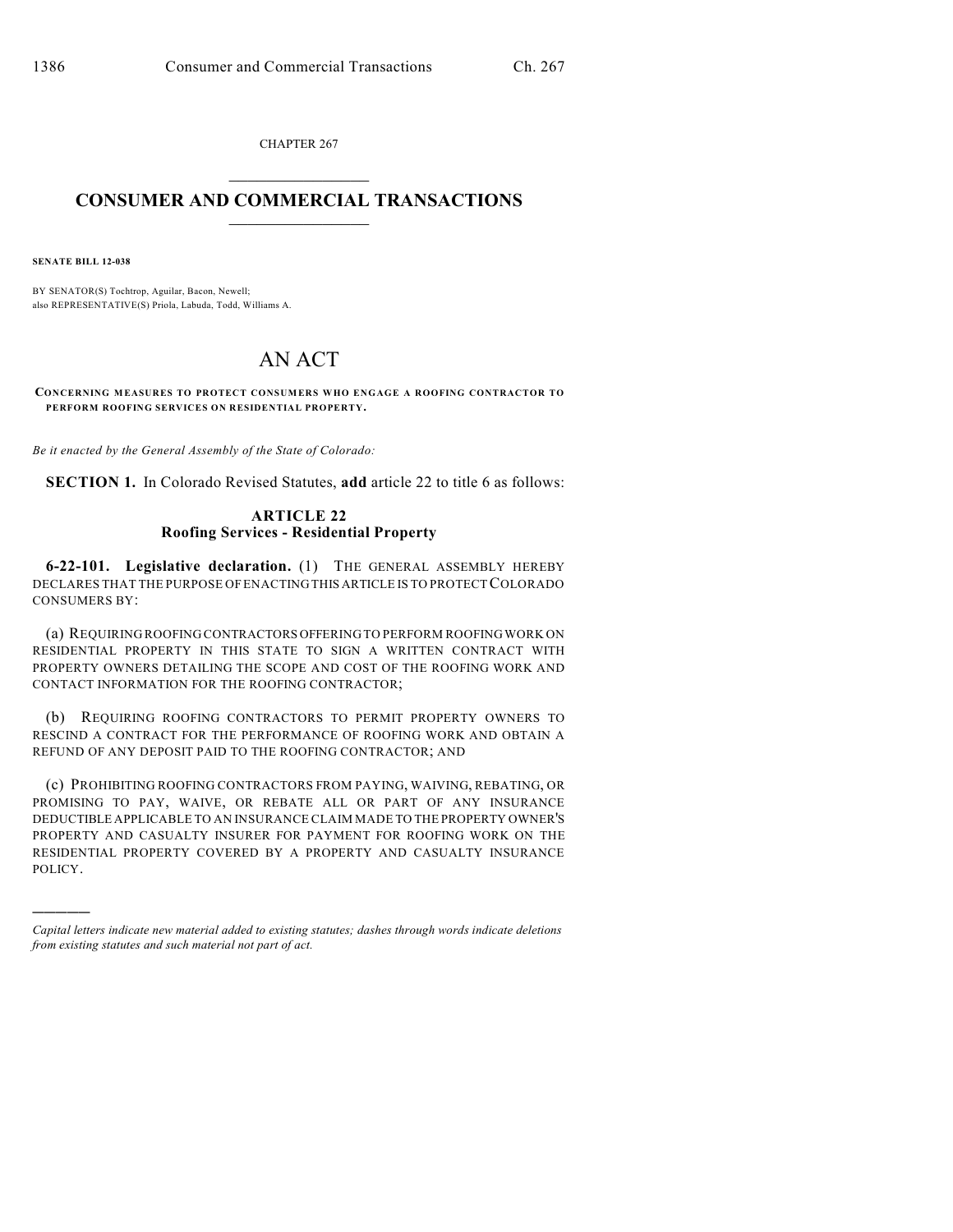**6-22-102. Definitions.** AS USED IN THIS ARTICLE, UNLESS THE CONTEXT OTHERWISE REQUIRES:

(1) "PROPERTY OWNER" MEANS THE OWNER OF RESIDENTIAL PROPERTY OR THE OWNER'S LEGAL REPRESENTATIVE.

(2) (a) "RESIDENTIAL PROPERTY" MEANS:

(I) A DETACHED, ONE- OR TWO-FAMILY DWELLING; OR

(II) MULTIPLE SINGLE-FAMILY DWELLINGS THAT ARE NOT MORE THAN THREE STORIES ABOVE GRADE PLANE HEIGHT AND PROVIDE SEPARATE MEANS OF EGRESS.

(b) "RESIDENTIAL PROPERTY" DOES NOT INCLUDE:

(I) A STRUCTURE COMPRISING MULTIPLE, ATTACHED SINGLE-FAMILY DWELLINGS, UNLESS MAINTENANCE, REPAIR, OR REPLACEMENTS OF THE DWELLINGS'ROOF IS THE RESPONSIBILITY OF A CONDOMINIUM ASSOCIATION, HOMEOWNERS' ASSOCIATION, COMMON INTEREST COMMUNITY, UNIT OWNERS' ASSOCIATION, OR ANY OTHER ENTITY SUBJECT TO THE "COLORADO COMMON INTEREST OWNERSHIP ACT", ARTICLE 33.3 OF TITLE 38, C.R.S., REGARDLESS OF WHEN THE ENTITY WAS FORMED; OR

(II) NEW CONSTRUCTION.

(3) "ROOFING CONTRACTOR" MEANS:

(a) AN INDIVIDUAL OR SOLE PROPRIETORSHIP THAT PERFORMS ROOFING WORK OR ROOFING SERVICES IN THIS STATE FOR COMPENSATION; OR

(b) (I) A FIRM, PARTNERSHIP, CORPORATION, ASSOCIATION, BUSINESS TRUST, LIMITED LIABILITY COMPANY, OR OTHER LEGAL ENTITY THAT PERFORMS OR OFFERS TO PERFORM ROOFING WORK IN THIS STATE ON RESIDENTIAL PROPERTY FOR COMPENSATION.

(II) AS USED IN SUBPARAGRAPH (I) OF THIS PARAGRAPH (b), "ASSOCIATION" DOES NOT INCLUDE A CONDOMINIUM ASSOCIATION, HOMEOWNERS'ASSOCIATION,COMMON INTEREST COMMUNITY, UNIT OWNERS'ASSOCIATION, OR ANY OTHER ENTITY SUBJECT TO THE "COLORADO COMMON INTEREST OWNERSHIP ACT", ARTICLE 33.3 OF TITLE 38, C.R.S., REGARDLESS OF WHEN THE ENTITY WAS FORMED.

(4) (a) "ROOFING WORK" OR "ROOFING SERVICES" MEANS THE CONSTRUCTION, RECONSTRUCTION, ALTERATION, MAINTENANCE, OR REPAIR OF A ROOF ON A RESIDENTIAL PROPERTY AND THE USE OF MATERIALS AND ITEMS IN THE CONSTRUCTION, RECONSTRUCTION, ALTERATION, MAINTENANCE, AND REPAIR OF ROOFING AND WATERPROOFING OF ROOFS, ALL IN A MANNER TO COMPLY WITH PLANS, SPECIFICATIONS, CODES, LAWS, RULES, REGULATIONS, AND ROOFING INDUSTRY STANDARDS FOR WORKMANLIKE PERFORMANCE APPLICABLE TO THE CONSTRUCTION, RECONSTRUCTION, ALTERATION, MAINTENANCE, AND REPAIR OF ROOFS ON RESIDENTIAL PROPERTIES.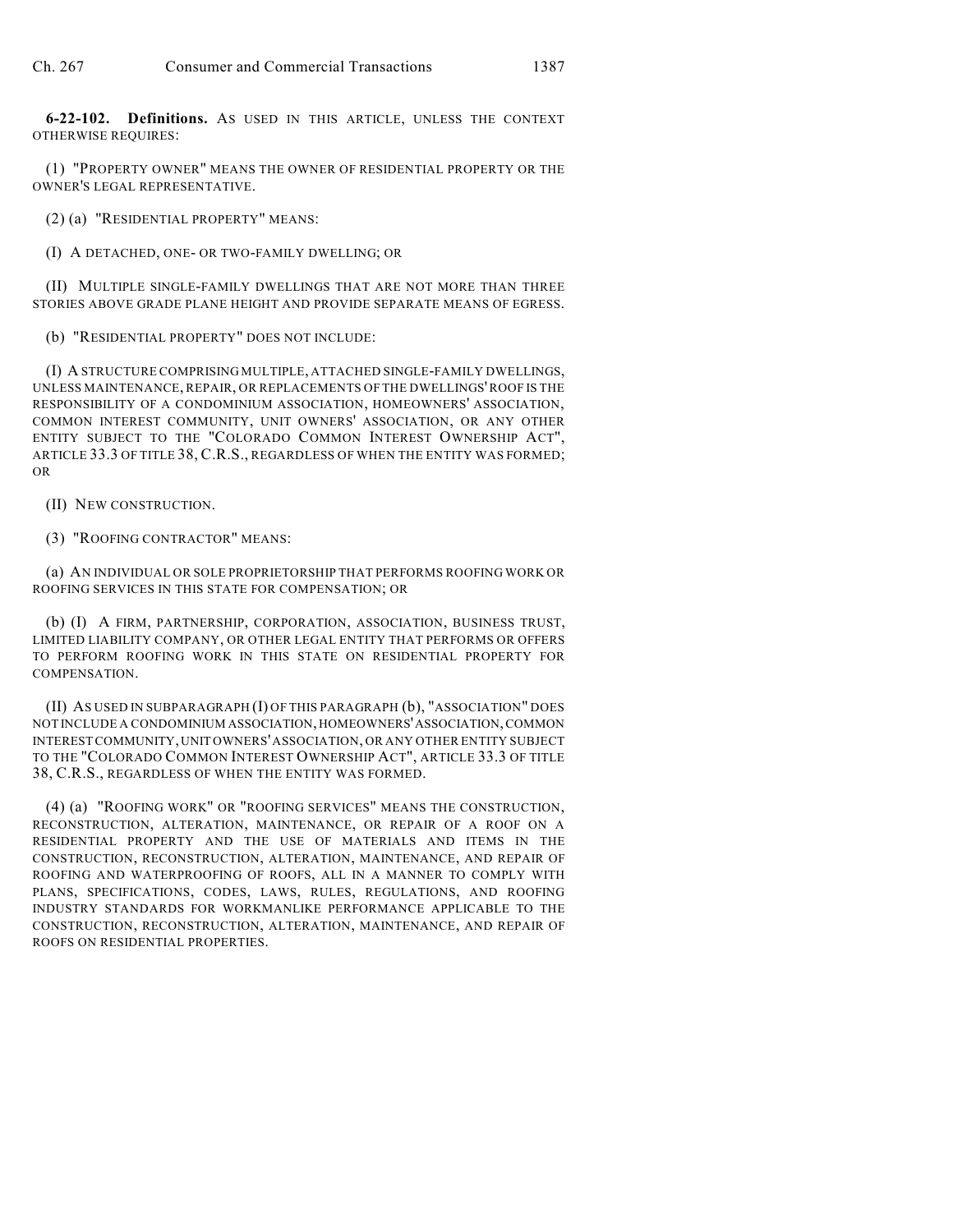(b) "ROOFING WORK" OR "ROOFING SERVICES" DOES NOT INCLUDE ROOFING WORK OR SERVICES FOR WHICH THE COMPENSATION IS ONE THOUSAND DOLLARS OR LESS PER CONTRACT.

**6-22-103. Contracts for roofing services - writing required - required terms.** (1) PRIOR TO ENGAGING IN ANY ROOFING WORK, A ROOFING CONTRACTOR SHALL PROVIDE A WRITTEN CONTRACT TO THE PROPERTY OWNER, SIGNED BY BOTH THE ROOFING CONTRACTOR OR HIS OR HER DESIGNEE AND THE PROPERTY OWNER, STATING AT LEAST THE FOLLOWING TERMS:

(a) THE SCOPE OF ROOFING SERVICES AND MATERIALS TO BE PROVIDED;

(b) THE APPROXIMATE DATES OF SERVICE;

(c) THE APPROXIMATE COSTS OF THE SERVICES BASED ON DAMAGES KNOWN AT THE TIME THE CONTRACT IS ENTERED;

(d) THE ROOFING CONTRACTOR'S CONTACT INFORMATION, INCLUDING PHYSICAL ADDRESS, ELECTRONIC MAIL ADDRESS, TELEPHONE NUMBER, AND ANY OTHER CONTACT INFORMATION AVAILABLE FOR THE ROOFING CONTRACTOR;

(e) IDENTIFICATION OF THE ROOFING CONTRACTOR'S SURETY AND LIABILITY COVERAGE INSURER AND THEIR CONTACT INFORMATION, IF APPLICABLE;

(f) (I) THE ROOFING CONTRACTOR'S POLICY REGARDING CANCELLATION OF THE CONTRACT AND REFUND OF ANY DEPOSIT, INCLUDING A RESCISSION CLAUSE ALLOWING THE PROPERTY OWNER TO RESCIND THE CONTRACT AND OBTAIN A FULL REFUND OF ANY DEPOSIT WITHIN SEVENTY-TWO HOURS AFTER ENTERING THE CONTRACT; AND

(II) A WRITTEN STATEMENT THAT THE PROPERTY OWNER MAY RESCIND A ROOFING CONTRACT PURSUANT TO SECTION 6-22-104; AND

(g) A WRITTEN STATEMENT THAT IF THE PROPERTY OWNER PLANS TO USE THE PROCEEDS OF A PROPERTY AND CASUALTY INSURANCE POLICY ISSUED PURSUANT TO PART 1 OF ARTICLE 4 OF TITLE 10, C.R.S., TO PAY FOR THE ROOFING WORK, PURSUANT TO SECTION 6-22-105, THE ROOFING CONTRACTOR CANNOT PAY, WAIVE, REBATE, OR PROMISE TO PAY, WAIVE, OR REBATE ALL OR PART OF ANY INSURANCE DEDUCTIBLE APPLICABLE TO THEINSURANCE CLAIM FOR PAYMENT FOR ROOFING WORK ON THE COVERED RESIDENTIAL PROPERTY.

(2) IN ADDITION TO THE CONTRACT TERMS REQUIRED IN SUBSECTION (1) OF THIS SECTION, A ROOFING CONTRACTOR SHALL INCLUDE, ON THE FACE OF THE CONTRACT, IN BOLD-FACED TYPE, A STATEMENT INDICATING THAT THE ROOFING CONTRACTOR SHALL HOLD IN TRUST ANY PAYMENT FROM THE PROPERTY OWNER UNTIL THE ROOFING CONTRACTOR HAS DELIVERED ROOFING MATERIALS AT THE RESIDENTIAL PROPERTY SITE OR HAS PERFORMED A MAJORITY OF THE ROOFING WORK ON THE RESIDENTIAL PROPERTY.

**6-22-104. Residential roofing contract - payment from insurance proceeds - right to rescind - return of payments.** (1) (a) A PROPERTY OWNER WHO ENTERS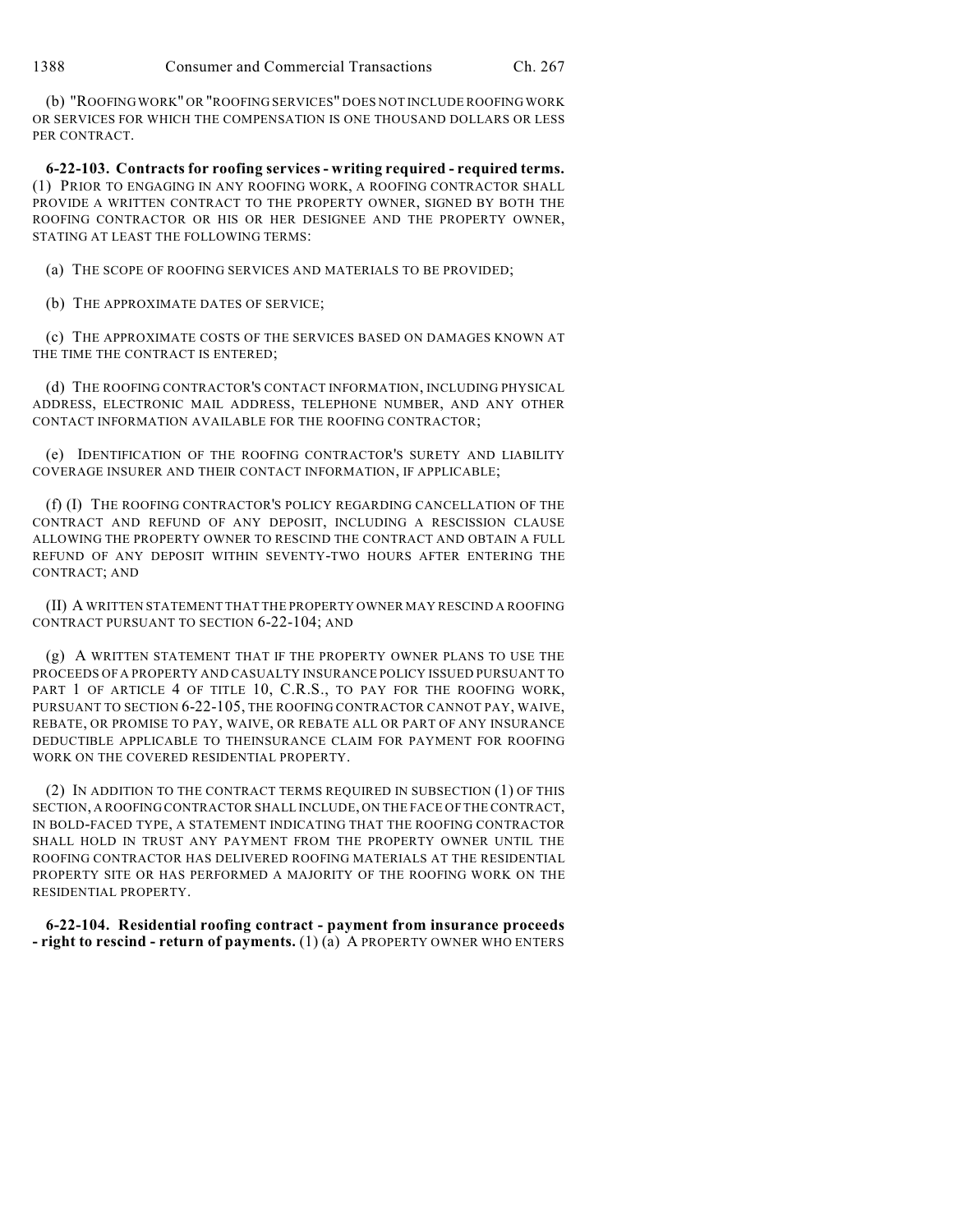INTO A WRITTEN CONTRACT WITH A ROOFING CONTRACTOR TO PERFORM ROOFING WORK ON THE PROPERTY OWNER'S RESIDENTIAL PROPERTY, THE PAYMENT FOR WHICH WILL BE MADE FROM THE PROCEEDS OF A PROPERTY AND CASUALTY INSURANCE POLICY ISSUED PURSUANT TO PART 1 OF ARTICLE 4 OF TITLE 10, C.R.S., MAY RESCIND THE CONTRACT WITHIN SEVENTY-TWO HOURS AFTER THE PROPERTY OWNER RECEIVES WRITTEN NOTICE FROM THE PROPERTY AND CASUALTY INSURER THAT THE CLAIM FOR PAYMENT FOR ROOFING WORK ON THE RESIDENTIAL PROPERTY IS DENIED IN WHOLE OR IN PART. THE PROPERTY OWNER'S RIGHT OF RESCISSION UNDER THIS SUBSECTION (1) DOES NOT APPLY WHEN THE PROPERTY AND CASUALTY INSURER DENIES, IN WHOLE OR IN PART, A CLAIM RELATED TO A REQUEST FOR SUPPLEMENTAL ROOFING SERVICES IF THE DAMAGE REQUIRING THE SUPPLEMENTAL ROOFING SERVICES COULD NOT HAVE BEEN REASONABLY FORESEEN AS A NECESSARY AND RELATED ROOFING SERVICE AT THE TIME OF THE INITIAL ROOFING INSPECTION OR THE EXECUTION OF THE INITIAL ROOFING CONTRACT.

(b) THE PROPERTY OWNER SHALL GIVE WRITTEN NOTICE OF RESCISSION OF THE CONTRACT TO THE ROOFING CONTRACTOR AT THE PHYSICAL ADDRESS PROVIDED IN THE CONTRACT WITHIN SEVENTY-TWO HOURS AFTER HE OR SHE IS NOTIFIED OF THE DENIAL.THE PROPERTY OWNER MAY GIVE NOTICE OF RESCISSION OF THE CONTRACT:

(I) IN AN ELECTRONIC FORM, WHICH IS EFFECTIVE ON THE DATE OF THE ELECTRONIC TRANSMISSION;

(II) BY MAIL, WHICH IS EFFECTIVE UPON DEPOSIT IN THE UNITED STATES MAIL, POSTAGE PREPAID, SENT TO THE PHYSICAL ADDRESS STATED IN THE CONTRACT; OR

(III) BY PERSONAL DELIVERY TO THE ROOFING CONTRACTOR, WHICH IS EFFECTIVE UPON DELIVERY.

(2) WITHIN TEN DAYS AFTER RESCISSION OF A CONTRACT IN ACCORDANCE WITH SUBSECTION (1) OF THIS SECTION, THE ROOFING CONTRACTOR SHALL RETURN TO THE PROPERTY OWNER ANY PAYMENTS OR DEPOSITS MADE BY OR EVIDENCE OF INDEBTEDNESS OF THE PROPERTY OWNER IN CONNECTION WITH THE CONTRACT FOR ROOFING WORK ON THE RESIDENTIAL PROPERTY.

(3) NOTHING IN THIS SECTION PRECLUDES A ROOFING CONTRACTOR FROM RETAINING ALL OR A PORTION OF ANY PAYMENTS OR DEPOSITS MADE BY A PROPERTY OWNER TO COMPENSATE THE ROOFING CONTRACTOR FOR ROOFING WORK ACTUALLY PERFORMED ON THE RESIDENTIAL PROPERTY IN A WORKMANLIKE MANNER CONSISTENT WITH STANDARD ROOFING INDUSTRY PRACTICES, BUT THE ROOFING CONTRACTOR MAY RETAIN ONLY AN AMOUNT REQUIRED TO COMPENSATE THE ROOFING CONTRACTOR FOR THE ACTUAL WORK PERFORMED.

(4) NOTHING IN THIS SECTION ABROGATES THE ROOFING CONTRACTOR'S RIGHT TO PURSUE COMMON LAW REMEDIES FOR THE REASONABLE VALUE OF ROOFING MATERIALS ORDERED AND ACTUALLY INSTALLED ON THE RESIDENTIAL PROPERTY PURSUANT TO A CONTRACT FOR ROOFING WORK BEFORE THE PROPERTY OWNER RESCINDED THECONTRACT, AS LONG AS THE ROOFING CONTRACTOR PERFORMED THE ROOFING SERVICES CONSISTENT WITH ROOFING INDUSTRY STANDARDS FOR WORKMANLIKE PERFORMANCE OF ROOFING SERVICES.